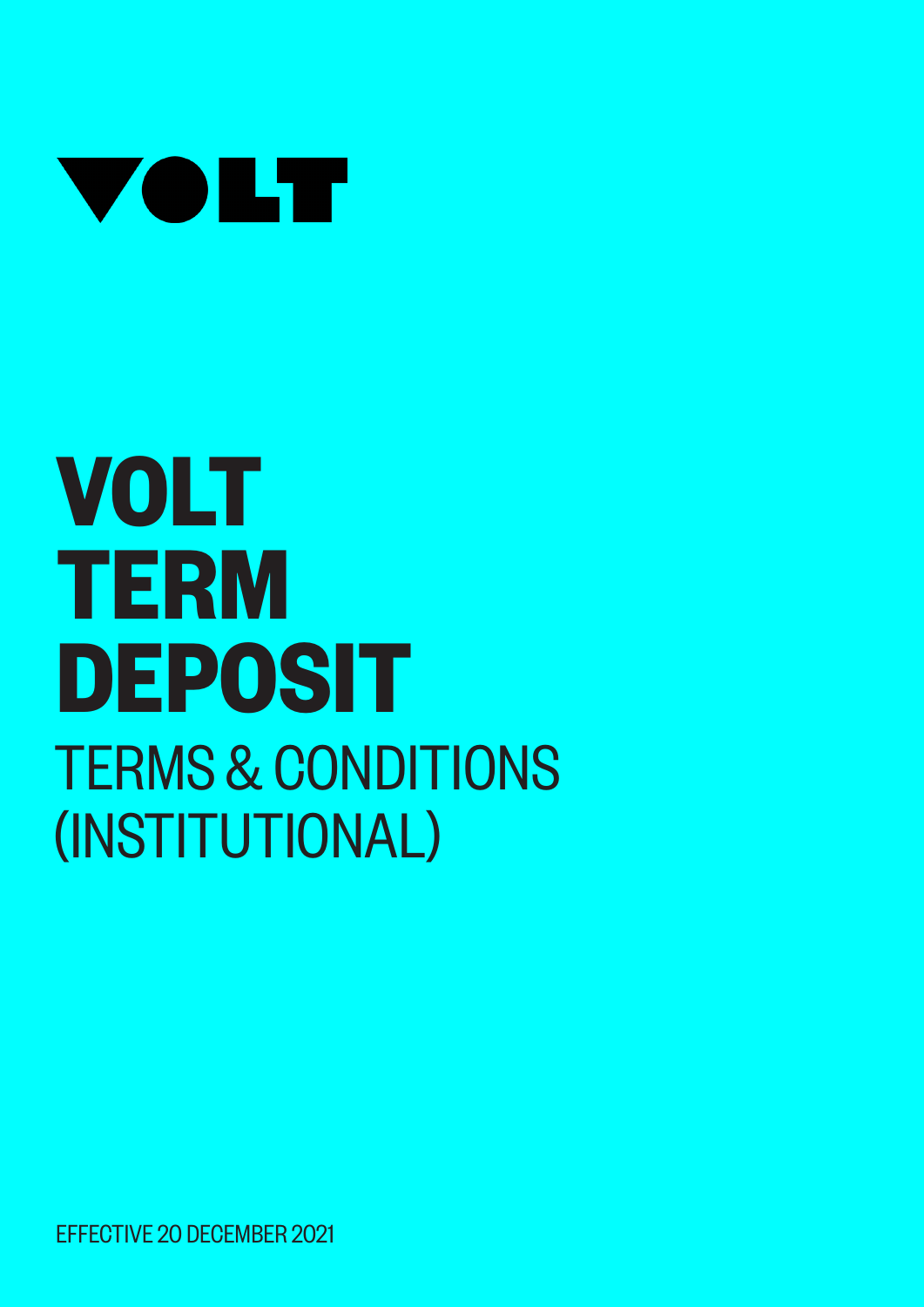

### **WELCOME TO YOUR VOLT BANK TERM DEPOSIT**

Welcome! Thanks for choosing to deposit with us.

# **▼ IS A VOLT BANK TERM DEPOSIT THE RIGHT PRODUCT FOR YOU?**

We make term deposits available under these terms to Australian Residents who are one of the following:

- Government or semi-Government bodies;
- APRA regulated bodies;
- Companies listed on the ASX;
- Selected public/private companies and trusts; or
- Religious or charitable development funds.

#### **▼ WHAT IS A TERM DEPOSIT?**

A term deposit is an account:

- that has a fixed term. We offer terms from 1 month to 5 years. You select the term when you open a term deposit account with us; and
- with a guaranteed fixed interest rate for the whole term.

#### **▼ THESE CONDITIONS**

These conditions apply to any Volt Bank term deposit account you open with us. Please read them carefully. They will help you get the best out of your investment and the best out of us. Some words are explained at the end of these terms.

These terms are governed by the laws of New South Wales and we and you accept the non- exclusive jurisdiction of the courts having authority to interpret them.

You agree to these conditions when you fund your term deposit.

Please save a copy of these conditions so you can refer to them, if you need to. They are also available at voltbank.com. au/term-deposit.

These terms may change occasionally. We'll tell you about those changes if you open a new term deposit or you can obtain a copy anytime via voltbank.com.au/term-deposit. More details in section 10.

#### **▼ PRIVACY**

Our privacy policy tells you how we manage personal information. You can find that policy at voltbank.com.au/ privacy-policy.

You may like to download a copy for your records.

#### **▼ COMPLAINTS**

From time to time, we may get it wrong. We never intend to. If we let you down, please tell us. We appreciate constructive feedback. The more information you give us, the easier it will be for us to improve.

There are more details of how we handle complaints in section 11.

#### **▼ CONTACT**

You may:

- want to find out the interest rates we currently offer on our term deposits;
- want us to explain any of these conditions that are not clear to you;
- have read these conditions and cannot find the right answer; or
- just want to chat about ideas you have to improve our products or services.

Please contact us at treasury@voltbank.com.au or by phone, during our business hours, on 02 8776 3866.

We will do our very best to answer your questions within one business day. It may take us a bit longer to deal with complaints, especially if we have to investigate.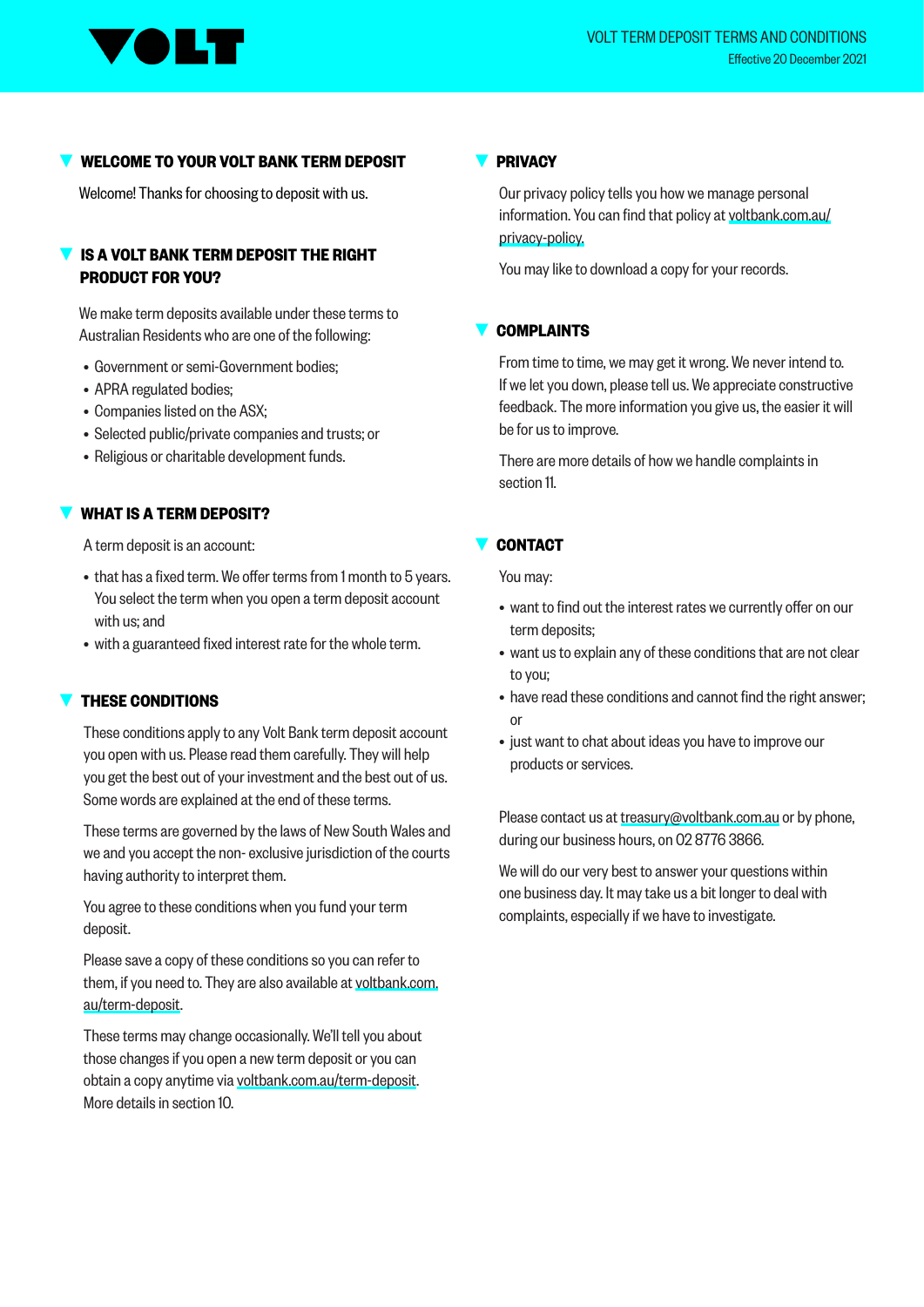

#### **SUMMARY**

| 1.  | <b>ISSUER</b>                                  | 1              |
|-----|------------------------------------------------|----------------|
| 2.  | <b>OPENING YOUR TERM DEPOSIT</b>               | 1              |
|     | 3. FUNDING YOUR TERM DEPOSIT                   | 1              |
|     | <b>4. INTEREST</b>                             | $\mathbf 2$    |
|     | 5. EARLY REDEMPTION OF YOUR TERM DEPOSIT       | $\mathbf 2$    |
| 6.  | MATURITY                                       | 3              |
| 7.  | <b>FREEZING OR UNLOCKING YOUR TERM DEPOSIT</b> | 3              |
| 8.  | <b>CONFIRMATIONS</b>                           | 4              |
| 9.  | <b>FEES</b>                                    | 4              |
|     | 10. CHANGES TO THESE CONDITIONS                | 4              |
| 11. | <b>COMPLAINTS</b>                              | 5              |
|     | <b>12. COMMUNICATIONS</b>                      | 5              |
|     | <b>13. TAX</b>                                 | 5              |
|     | <b>14. YOUR PRIVACY</b>                        | 5              |
|     | <b>15. FINANCIAL CLAIMS SCHEME</b>             | 6              |
|     | <b>16. UNCLAIMED MONEY</b>                     | 6              |
|     | 17. COMBINING ACCOUNTS                         | 6              |
|     | <b>18. CLOSING YOUR ACCOUNTS</b>               | 6              |
|     | 19. DEFINITIONS AND INTERPRETATION             | $\overline{7}$ |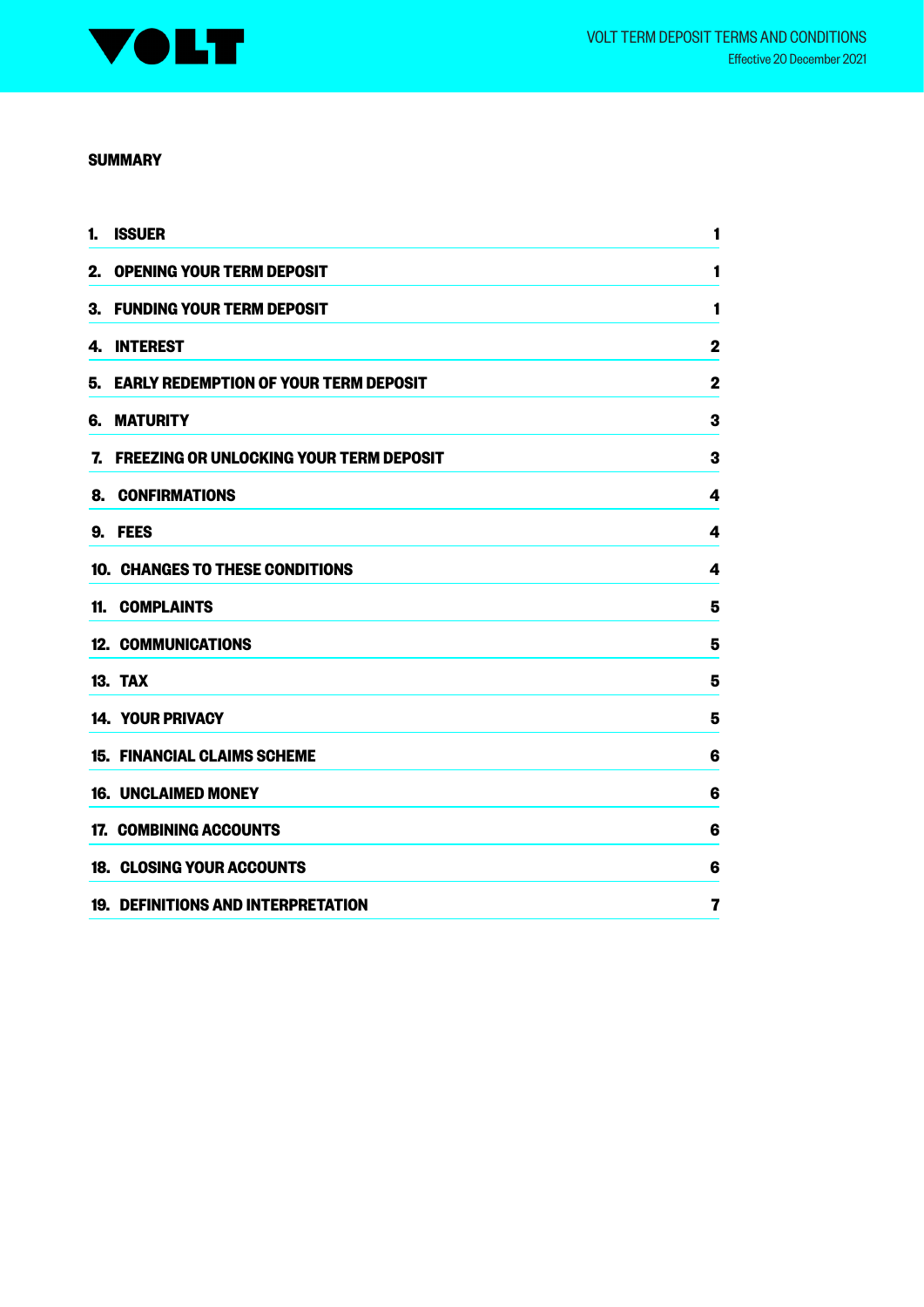

### **▼ 1. ISSUER**

### Who is Volt Bank?

Volt Bank Limited ACN 622 375 722 Australian Financial Services Licence 504782 issues the term deposit products to which these conditions apply.

# **▼ 2. OPENING YOUR TERM DEPOSIT**

We will tell you or your representative what needs to be done to open your term deposit when you or your representative engages with our Treasury team or any of our agents.

The minimum deposit amount is \$500,000 and the maximum deposit amount is \$5,000,000 or any lesser amount as we may agree to from time to time.

As part of the onboarding process you must nominate in writing the authorised signatories and users for the account. The levels of authority include Authorised User (can provide instructions for new term deposit accounts and instruct on maturing deposits), or Authorised Signatory (can authorise payment instructions).

You must notify us in writing, if you wish to amend your nominated users or levels of authority.

You authorise and direct us to act on any instructions given to us by an Authorised User or an Authorised Signatory and you are liable for any such instructions. We may reasonably delay acting on, or may ask you for further information before acting on, an instruction.

You authorise us to accept any instruction that has not been cancelled by you and notified to us prior to us acting on that instruction.

If you apply for a term deposit through a third party, rather than directly through Volt, we may pay that third party a commission or share revenue with them.

■ Changing the amount of your term deposit

You cannot change the term or your term deposit amount after you fund your term deposit. Your term deposit commences only from the date it is fully funded.

■ Choosing a maturity date

The maturity date for your term deposit will be the last day of the term you select for your term deposit. If the maturity date falls on a weekend or on a public holiday, then the final maturity date will be the next business day.

■ Identification

If we have not identified you previously, we will ask you for information as part of the onboarding process to:

- make sure you are the person you say you are;
- meet Anti-Money Laundering law requirements to check your identity; and
- check you are eligible to open a term deposit with us.

We check your identity using that information and other information available to us. We may ask third parties to help us make that check. Once we have identified you and you fund the amount of the deposit, we will open your term deposit.

Even if we have identified you previously, we may or may not require you to provide us with additional information on your identity and eligibility.

# **▼ 3. FUNDING YOUR TERM DEPOSIT**

■ How to fund your term deposit

Your term deposit commences on the day it is fully funded. You can fund your term deposit:

- via RTGS from an account you hold with another financial institution;
- by electronic funds transfer to an account we notify to you in writing; or
- if you are an Austraclear member, via the Austraclear system.

You must comply with the instructions we give you to settle the funding of your term deposit.

■ Deposits we don't accept

We do not accept deposits of cheques, bank cheques, cash, direct debit or money orders.

■ Funding by when?

We must receive the full funding amount for your term deposit on the same business day that you ask us to open your term deposit. We will open your term deposit only after we identify you and receive the full funding amount for that account.

■ Security requirements

To assist in keeping your term deposit secure, we may require some other security measures for some dealings you have with us. If we do we will advise you.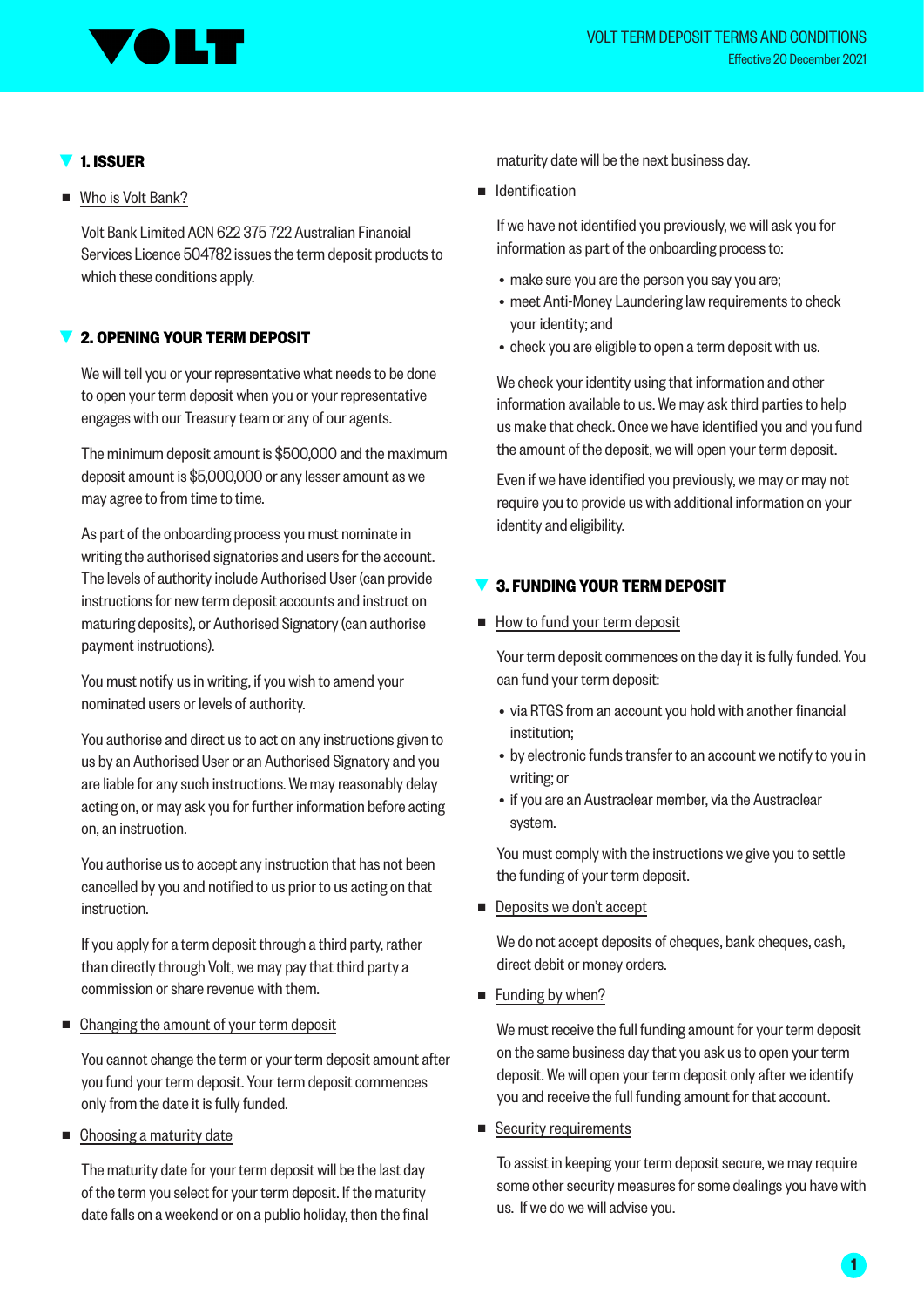

Why we would adjust your Volt Account balance

We adjust the balance of your Volt Account if we need to correct a transaction error or if a recorded transaction is rejected or reversed.

Another financial institution may claim that a payment was made by mistake into your Volt Account. We'll consider that financial institution's request carefully. If there is clear evidence that the payment was made by mistake, we will adjust the account balance by deducting the amount of the mistaken payment from the account and paying it to the other financial institution.

We'll tell you if we adjusted your Volt Account and will:

- give you reasons why
- give you any evidence on which we relied to make the adjustment

Also, you will see the adjustment in the record of your Volt Account.

# **▼ 4. INTEREST**

The rate

We pay a fixed interest rate on your term deposit at the rate we agree with you.

We set the interest rate on your term deposit on the date you set it up. We guarantee that the interest rate we set on your term deposit will apply for the term of that deposit, unless you break the deposit early, in which case the rate may vary.

The calculation

We calculate interest each day. On each day we multiply the balance on your term deposit at the end of that day by the daily percentage rate on your term deposit.

The daily percentage rate is the annual interest rate on your term deposit divided by 365.

We accrue the interest we calculate on your term deposit each day from the date it is fully funded until the day before:

- the maturity date of your term deposit; or
- any earlier date on which we repay your term deposit in full.

So, we calculate interest on your term deposit from the day you first fully fund your term deposit until the day before the maturity date.

We do not calculate interest on:

- the maturity date; or
- accrued interest.
- Interest payment

We will pay interest at the frequency of your choosing:

- at the end of the term of your term deposit if your term deposit is for a term of 12 months or less;
- annually, if the term of your term deposit is more than 12 months;
- half yearly;
- quarterly; or
- monthly.

If you do not nominate an interest payment frequency, the frequency will default to annually or at maturity, depending on the term.

Interest will be paid into your nominated account. Please contact us by phoning us, during our business hours, on 02 8776 3866 or email us at treasury@voltbank.com.au, if you want to change your nominated account. You will be required to provide the appropriate authorisations to do so.

# **▼ 5. EARLY REDEMPTION OF YOUR TERM DEPOSIT**

#### ■ Early repayment

You may ask us to repay your term deposit prior to its maturity date provided you give us at least 31 day's notice. If your term deposit has less than 31 days to maturity you will only be able to access your funds on the maturity date. You can ask us to do so by phoning us, during our business hours, on 02 8776 3866 or email at treasury@voltbank.com.au. In that case, you must ask us to repay your term deposit in full. We do not make partial repayments.

The 31 day period starts on the day (Sydney time) that you give us notice. The disbursement will be paid on day 32 (or the next business day after that if the day falls on a weekend or public holiday).

Interest adjustment

If you ask us to repay your term deposit before its maturity date, on the repayment date we may adjust interest based on the percentage of the term of your term deposit that has elapsed as at the date we repay your term deposit. That repayment date is the interest adjustment date.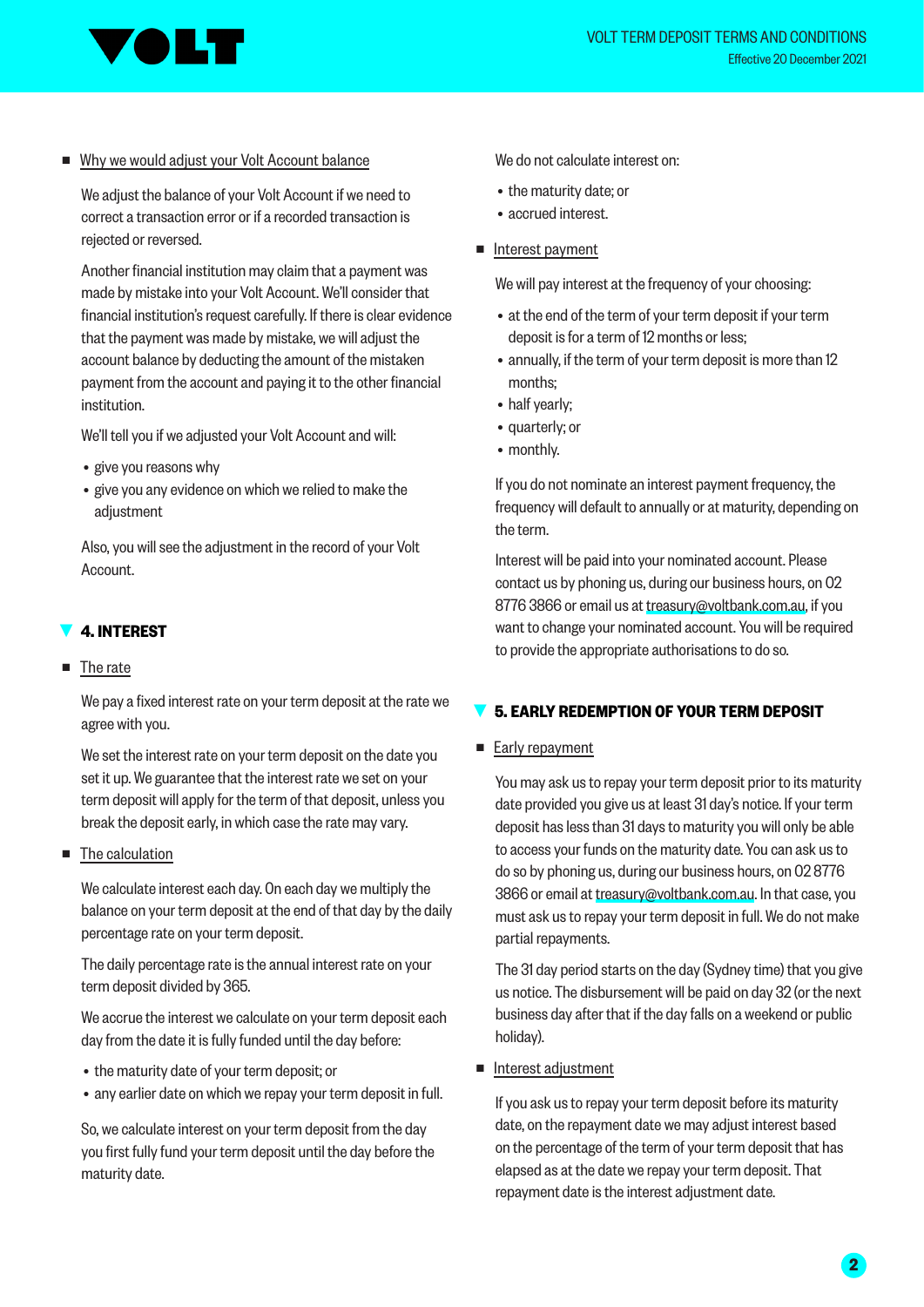

We will make interest adjustments as follows:

| Time elapsed out of original term | Interest adjusted |
|-----------------------------------|-------------------|
| $0 - 20%$                         | 90%               |
| $>20\% - 40\%$                    | 80%               |
| >40%-60%                          | 60%               |
| > 60%-80%                         | 40%               |
| $>80\% - 100\%$                   | 20%               |

We will debit any interest adjustment from the interest we pay on your term deposit.

If we paid interest for a period before the interest adjustment date, we:

- adjust interest for that period according to the table above;
- deduct the adjusted amount of interest from the interest we paid for that period to work out the amount you owe us. That amount is the interest adjustment amount; and
- deduct the interest adjustment amount from accrued interest as at the interest adjustment date or if there is not enough accrued interest, from the amount of your term deposit before we repay it.

Please contact us by phoning us, during our business hours, on 02 8776 3866 or email treasury@voltbank.com.au, if you want to discuss how we calculated the interest adjustment when we repaid your term deposit before its maturity date.

# **▼ 6. MATURITY**

Maturity date

Your term deposit matures on the last day of its term. That day is the maturity date for your term deposit.

The maturity date must be a business day. You cannot choose a day that is not a business day as the maturity date.

We do not calculate or pay interest on your term deposit on the maturity date.

What happens on the maturity date?

If you have not given us instructions already, on or before the maturity date we will contact you for instructions on what you want done with your term deposit on the maturity date.

We will repay your term deposit and any accrued interest to your nominated account.

If you ask us to repay your term deposit before 3pm Sydney Australia time on a business day, we will transfer the amount of your term deposit to your nominated account on the date of your request. Otherwise, we will transfer that amount to your nominated account on the next business day.

■ When we do not process a payment

We may decide not to process a payment from your term deposit if based on information available to us, we consider the transaction may be fraudulent.

If we transfer funds at your direction and the amount transferred is returned, we will contact you.

# **▼ 7. FREEZING OR LOCKING YOUR TERM DEPOSIT**

We may freeze or lock your term deposit if we:

- are required to do so under law or by an Australian regulator;
- do not receive from you the information we require in order to meet our compliance and regulatory obligations
- become aware that you are no longer able to manage your affairs; or
- become aware that you can no longer give us instructions.

If we freeze or lock your term deposit, we may need to do so quickly without telling you. We will tell you or the administrator of your assets or estate about freezing or locking your term deposit as soon as possible after that happens.

If we freeze or lock your term deposit due to:

- a cause under our control, we will diligently take steps available to us to overcome that cause; or
- a cause not under our control, we will freeze or lock your term deposit until we have enough evidence that there is no longer any cause to do so.

We tell you or the administrator of your assets or estate in writing:

- if we need anything from you to lift the freeze or lock on your term deposit; and
- as soon as possible after we lift the freeze or lock on your term deposit.

After reviewing all information available to us, we may consider it is not possible to overcome the cause for a freeze or lock or that it is taking too long to overcome that cause. In that case, we will not accept any instructions relating to your term deposit. Instead, we will repay your term deposit when it matures.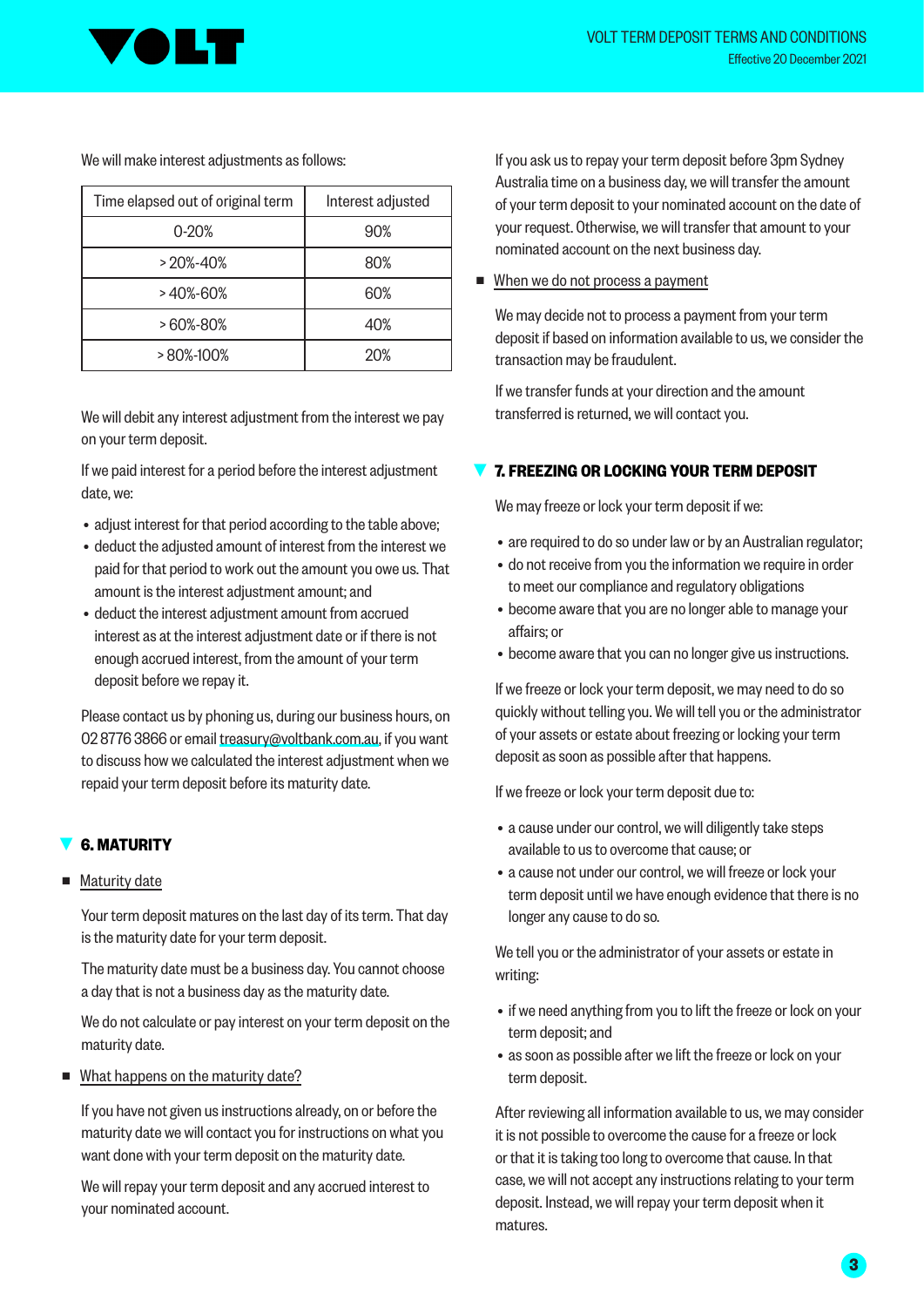

We will continue to calculate interest on your term deposit during any freeze or lock period.

# **▼ 8. CONFIRMATIONS**

We will send you confirmations of certain transactions on your term deposit to the email address you give us. We confirm the following transactions:

- opening your term deposit;
- paying interest on your term deposit; and
- repaying your term deposit.

We do not send statements for your term deposit.

You can contact us by phoning us, during our business hours, on 02 8776 3866 or email at treasury@voltbank.com.au to check details of your term deposit.

# **▼ 9. FEES**

We do not charge fees on Volt Bank term deposits. If we have business reasons to do so, we may introduce fees on Volt Bank term deposits. Those fees will not apply to any existing term deposit. The fees will apply to any term deposit opened or renewed after the fee takes effect.

Also, the Government may change its charges or introduce new charges payable on term deposits. We will tell you if that happens.

See condition 10 for more details about changes.

# **10. CHANGES TO THESE CONDITIONS**

■ General

If we have good business reasons to do so, we may change:

- minimum or maximum amounts you may invest in your term deposit;
- any fee we have introduced under these terms on opening or renewal of a term deposit. We may also introduce new fees on opening or renewal of a term deposit; and
- any other of these terms

Some reasons we may have for changing these terms are to:

• manage our risk profile or ensure we comply with the law or

codes of practice or the way in which they are interpreted or applied

- make new services available on your term deposit;
- improve existing services on your term deposit
- cover new or increased costs we incur in managing your term deposit
- improve the security of your term deposit or our systems.
- Notice of changes

We tell you about interest rate changes or changes to the minimum or maximum balances through mail, email,

advertisement, SMS or any other way legally permitted of the changes and provide a summary of those changes and when they will take effect Where we are required to provide you with notice in writing you agree that we may satisfy this requirement under any law or applicable code by any of the following means:

- email to your nominated email address;
- making the information available on our Volt website after first notifying you by SMS message to your mobile phone number;
- sending you a notice through the mail.
- Interest

We'll tell you about interest rate changes or changes to the minimum or maximum balances no later than the day the change takes effect, which will apply on opening or renewal of your term deposit.

■ Fee changes

If we want to make a change to:

- introduce a new fee or charge (other than a government charge payable directly or indirectly by you)
- increase a fee or charge (other than a government charge)
- change the method by which interest is calculated; or
- change the frequency with which interest is debited or credited
- we will tell you before you open or renew your term deposit.

We notify you of changes to Government charges by email no later than the day the change takes effect.

■ Immediate changes

We may change anything immediately if:

• you asked us to make the change and we agree to it like updating your business or residential address; or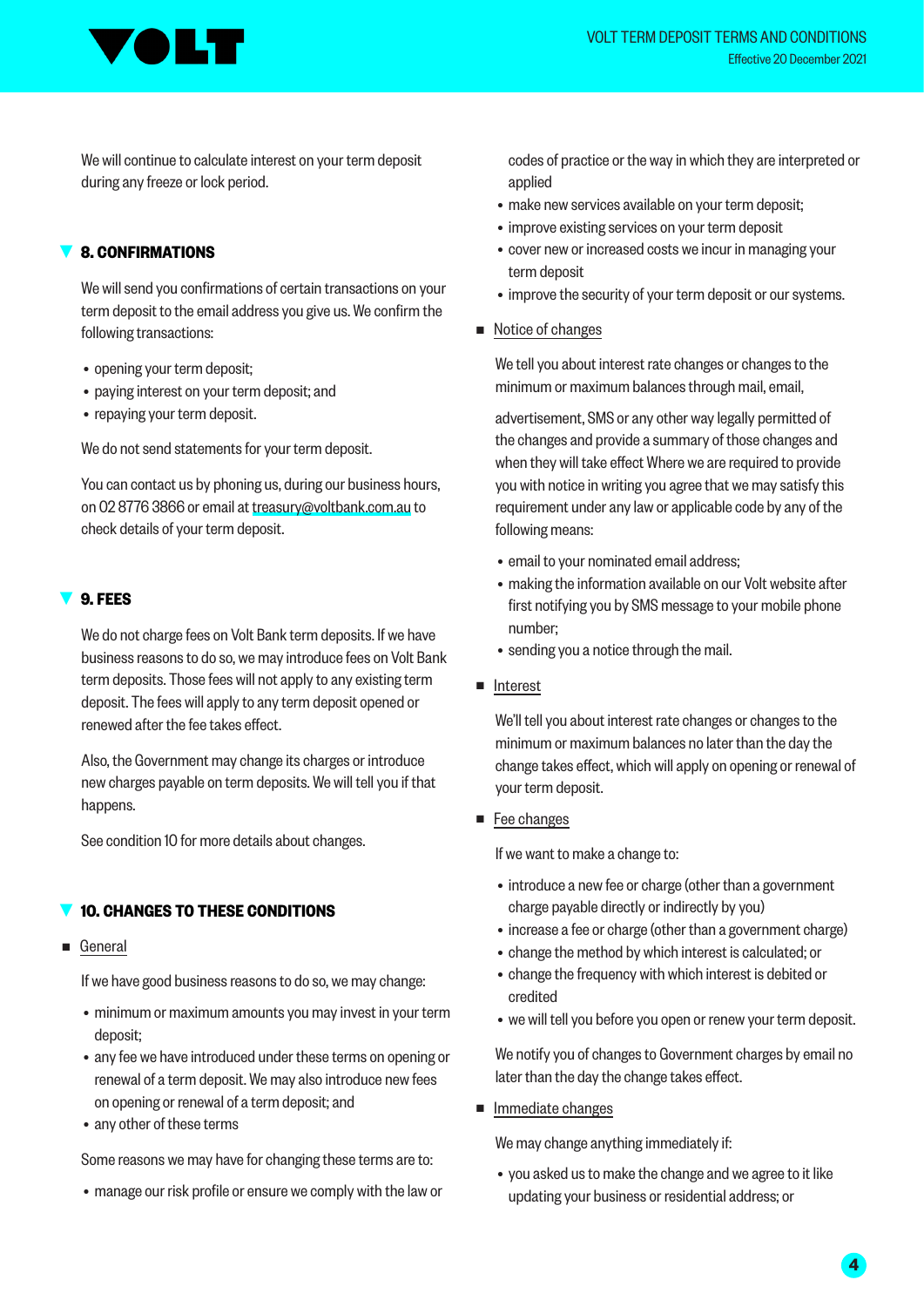

- we have to make the change to protect you or restore or maintain the security of our systems.
- Other changes

For all other changes we will tell you about the change no later than the day the change occurs if we do not believe the change is adverse to your interests.

■ If you are unhappy about any change to these terms

Please contact us at treasury@voltbank.com.au or by phone, during our business hours, on 02 8776 3866.

We will do our best to explain the change. If you are still unhappy, you may decide not to renew your term deposit on maturity.

# **▼ 11. COMPLAINTS**

■ Contact

We try hard not to, but we may get it wrong sometimes. If you are unhappy with your term deposit or our service, please send us an email, telling us what made you unhappy, to treasury@ voltbank.com.au.

■ Dealing with your complaint

We will respond to any complaint by email or phone. If our response does not satisfy your complaint, please tell us so and ask for the complaint to be reviewed. We will contact you as soon as we can. We will give you the outcome of our investigation into a complaint within 30 days of you making that complaint. If we do not accept all of your complaint, we will email you and tell you the reasons why.

# **12. COMMUNICATIONS**

**General** 

We communicate with you electronically to the latest email address you gave us or SMS.

We may communicate with you to send you a confirmation and details of changes to these conditions. We expect there will be other communications related to your term deposit.

We want to keep in contact with you. If you change your:

- email address;
- principal place of business or mailing address;
- name;
- nominated account;
- authorised signatories;
- phone number,

please update our record of them by phoning us, during our business hours, on 02 8776 3866, during our business hours, or email at treasury@voltbank.com.au.

We may ask for evidence of the change or other particulars to protect you and ensure we have the right contact details for you.

# **▼ 13. TAX**

■ General

You may wish to speak to your tax adviser about any tax payable on interest we pay on your term deposit.

We require your Australian Business Number (ABN) as part of our onboarding process.

You can tell us your tax file number (TFN) or your TFN exemption when you open your term deposit with us. If we do not have your TFN Australian tax law may require us to deduct tax at the highest marginal tax, from any interest we pay on your term deposit and send it to the Australian Tax Office.

If you did not give us your TFN details when you open your term deposit and want to provide your TFN details or any exemption you hold from having to quote your TFN please contact us by phoning us, during our business hours, on 02 8381 3973 or email at treasury@voltbank.com.au at least one business day prior to the maturity date for your term deposit.

If you decide to give us your TFN, we will take steps to securely destroy or de-identify any record of it as soon as possible after we no longer need it.

If you are also a resident of another country and have a Tax Identification Number from that country you must provide us with that information.

We will not use a TFN in any way to identify you as our customer.

# **▼ 14. YOUR PRIVACY**

We are careful to protect the personal information we collect about individuals. We may use personal information to help us manage our relationship with you efficiently and assist us to improve our service to you.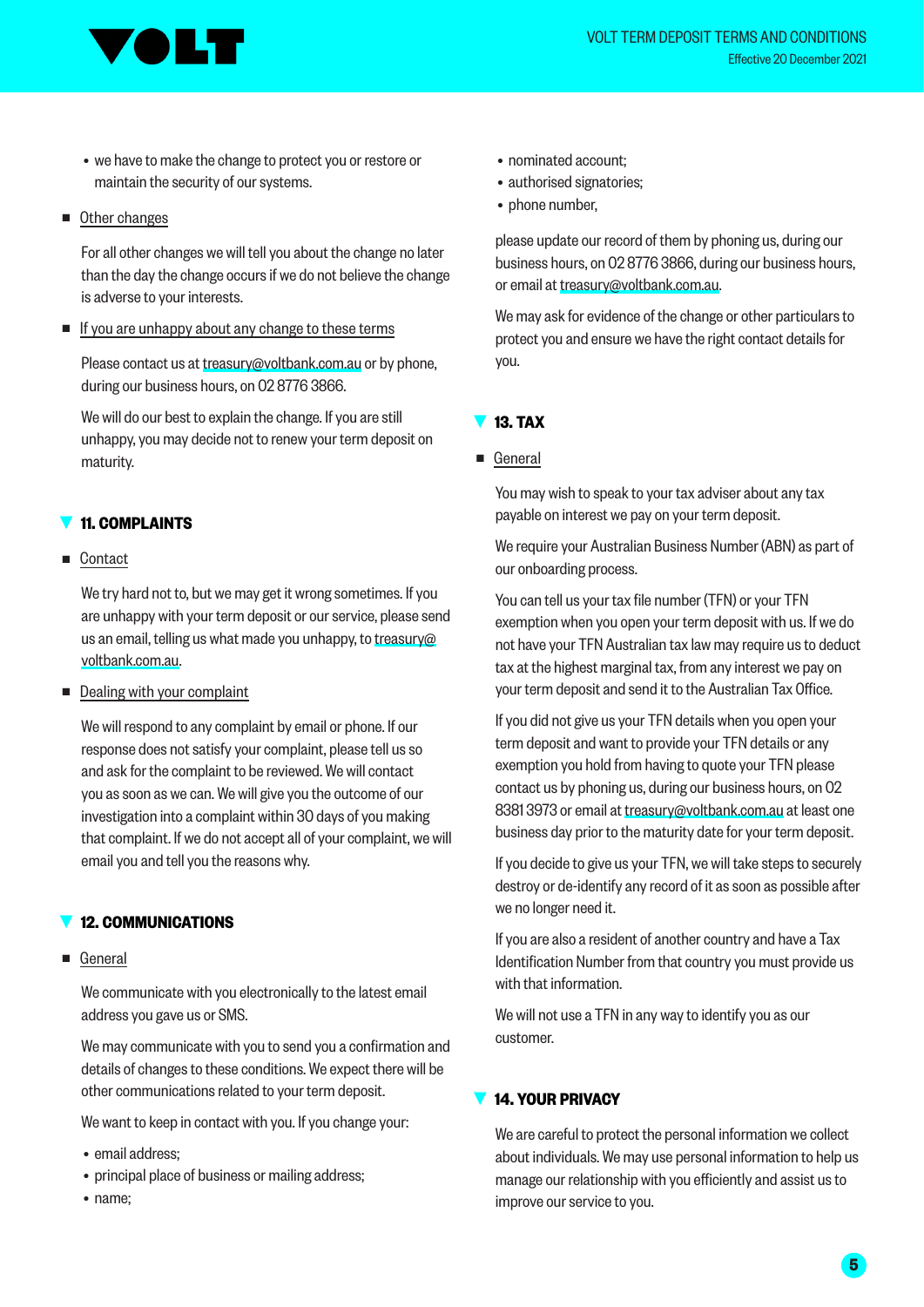

Our privacy policy tells you how we manage personal information. You can find that policy at voltbank.com.au/ privacy-policy. Please download a copy for your records.

# **▼ 15. FINANCIAL CLAIMS SCHEME**

The Commonwealth Government makes available a Financial Claims Scheme (FCS) for customers holding protected accounts with certain financial institutions (including banks) regulated by APRA, the Australian prudential regulator.

The FCS will pay out a certain amount of money in the unlikely event that an Australian authorised deposit taking institution (like a bank) fails and cannot repay customers the credit balances in their protected accounts. There are limits on the amounts payable under the FCS.

Your term deposit is a protected account for FCS purposes.

You can find out more information about the FCS and the limits payable under the FCS from the APRA website at www.fcs.gov. au or the APRA hotline on 1300 13 10 60.

# **▼ 16. UNCLAIMED MONEY**

If you have not operated on your Term Deposit Account for at least seven years, the law requires us to pay an amount (unclaimed money) standing to the credit of the account (currently, that amount must be at least \$500) to the Commonwealth Treasury. You can apply to the Commonwealth Treasury to recover that money.

Once we pay out unclaimed money from your Term Deposit Account, the account has a nil balance and we may close it. We will notify you before we close your Volt Term Deposit Account.

# **▼ 17. COMBINING ACCOUNTS**

The law allows us to combine accounts you hold with us. We may do so to work out:

- how much you owe us (if the debit balances are greater than the credit balances)
- how much we owe you (if the credit balances are greater than the debit balances)

We may combine accounts only if:

- they are in your name only
- you hold each of the accounts in the same capacity. For example, we will not combine an account that you hold in your name only with an account you hold jointly with others
- there is no agreement between us to keep the accounts separate.

# **▼ 18. CLOSING YOUR ACCOUNTS**

■ Closing your Account

Unless it is during a grace period you must provide us with a minimum of 31 days' notice if you want to close your Account prior to the maturity date. Refer to clause 5 for more information. To close your Account you must phone us, during our business hours, on 02 8776 3866 or email at treasury@ voltbank.com.au.

When we might close your Volt Accounts

We may close your Volt Account at any time after the maturity date.

We may close your Volt Account immediately without telling you, if:

We're not able to verify your identity or the source of your money or your Volt Accounts no longer meets our risk criteria

- we consider there is suspicious activity on your Volt **Accounts**
- we are required to do so under law or by an Australian regulator
- we suspect on reasonable grounds that there's been a breach of law
- the account has been frozen for reasons outlined in 'Freezing your Volt Account' for at least 10 business days.
- we suspect you are threatening or promoting criminal activity, being defamatory, harassing or threatening or exhibiting, promoting or encouraging inappropriate or harmful behaviour
- we need to protect you or us from fraud or other loss
- you're no longer eligible to bank with us
- your account becomes overdrawn and you don't pay us back immediately
- we consider it reasonably necessary to do so.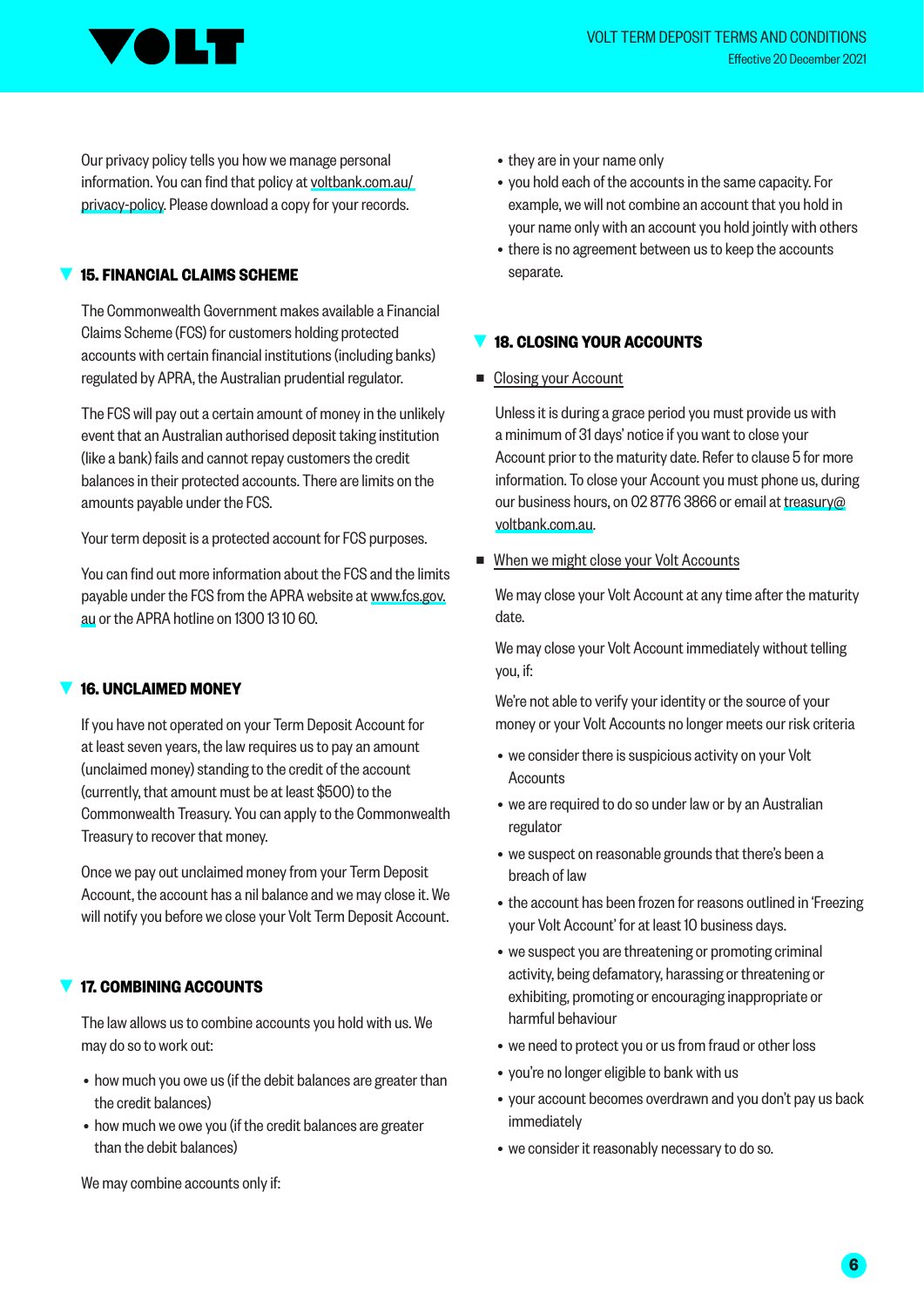

### **19. DEFINITIONS AND INTERPRETATION**

In these conditions:

ACCRUED INTEREST is the amount of interest we have calculated on your term deposit, but not yet paid to you.

ANTI-MONEY LAUNDERING law is the Anti-Money Laundering and Counter-terrorism Financing Act 2006 (Cth), any regulations under that Act and any regulatory guidelines issued about that Act.

APRA is the Australian Prudential Regulation Authority.

AUSTRACLEAR combines settlement and technological services to deliver a wide range of depository, registration, cash transfer and settlement services for debt instrument securities.

BUSINESS DAY is a weekday, excluding public or bank holidays, in NSW.

our BUSINESS HOURS are between 9am and 5pm, Sydney Australia time, on a business day.

CONFIRMATION is a confirmation we email to you about your term deposit under condition 9.

INTEREST ADJUSTMENT AMOUNT is the amount by which we reduce interest payable on your term deposit, because you asked us to repay your term deposit before its maturity date.

INTEREST ADJUSTMENT DATE is the date on which we adjust interest on your term deposit because you asked us to repay your term deposit before its maturity date.

MATURITY DATE is the last day of the term of your term deposit and must be a business day.

NOMINATED ACCOUNT is the transaction account into which you direct us to pay interest on your term deposit or any amount of your term deposit.

PERSONAL INFORMATION is information or an opinion about an individual and from which that individual can be identified.

RTGS is real time gross settlement, an electronic form of funds transfer where the transmission takes place on a real time basis.

WE or US or VOLT BANK means Volt Bank Limited ACN 622 375 722 Australian Financial Services Licence 504782 and our means belonging to us.

YOU means a person that applies to open a term deposit or that opens a term deposit with us and your means belonging to you.

YOUR TERM DEPOSIT is a term deposit we open for you at your request or under these conditions.

A PERSON includes, amongst other things, an individual, a company, an association and a Government body.

Any reference to "\$" is to Australian dollar